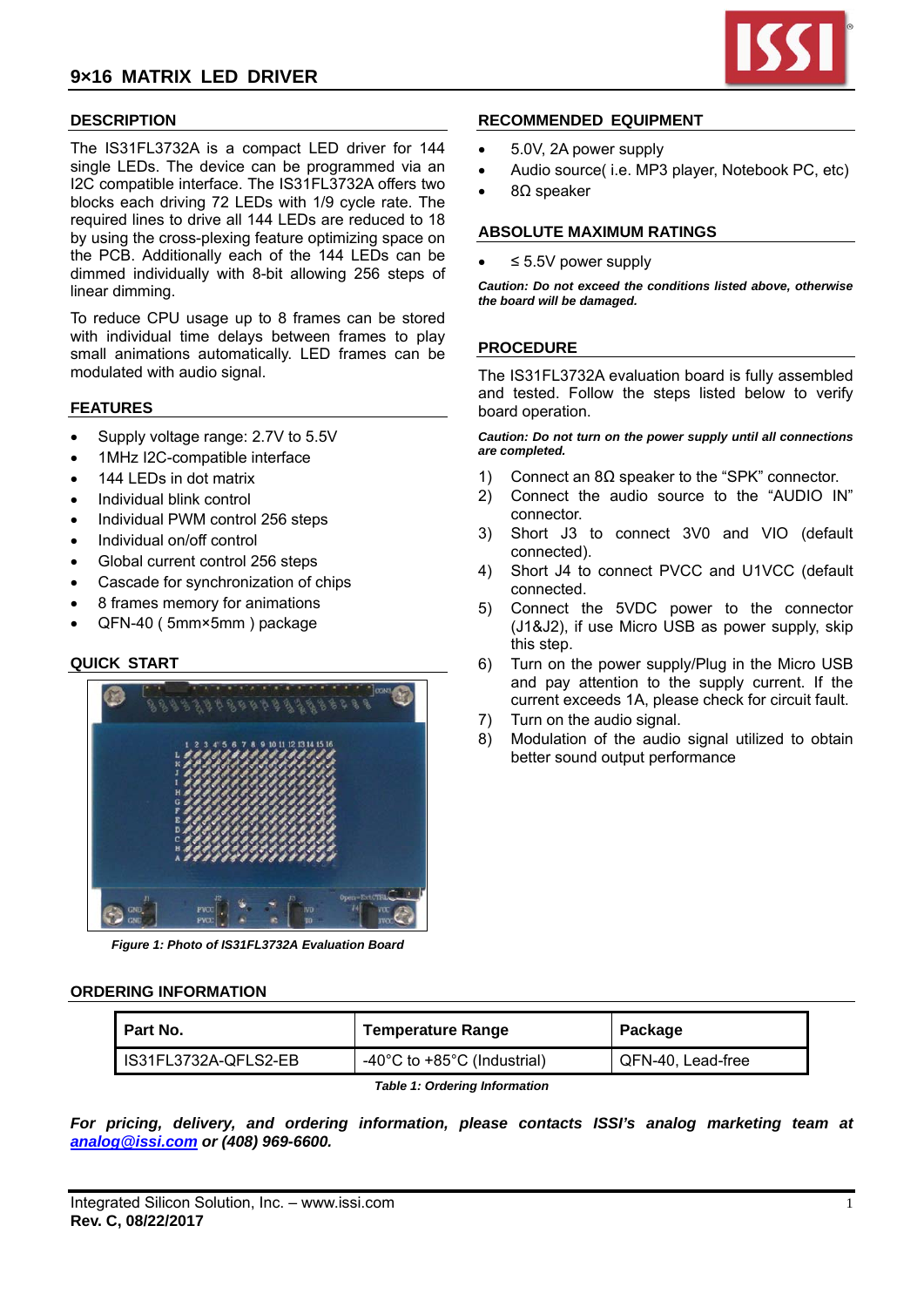# **EVALUATION BOARD OPERATION**

The IS31FL3732A evaluation board has three animation display modes. Press K1 to switch configurations.

- 1) Firework animation
- 2) Lighting animation
- 3) Power-on animation
- 4) All on with full brightness Below modes maybe omitted in some early EVB we make:
- 5) Water drop animation
- 6) Static graphics breathe dimming effect
- 7) Triangular music bar effect: more triangular music bars are displayed with stronger music.
- 8) Equalizer bar effect: EQ bars move up and down with music.
- 9) Multiple graphics display: different graphics change with music rhythm.

*Note: IS31FL3732A solely controls the FxLED function on the evaluation board.*

## **EXTERNAL SOFTWARE CONTROL**

J4 default setting is closed (short). If it is set to open, the U1 (LDO) will stop working and all the 3V, including the supply of MCU will be cut off, all the MCU's IO will be high impedance (open-drain) and external control is allowed.

The IS31FL3732A can set its I2C bus interface logic threshold based on the voltage on the VIO pin. An external VIO voltage in the range of  $1.8V \leq V_{\text{LO}} \leq V_{\text{CC}}$ can be applied after removing (open) the J4 jumper. The board comes with J4 default setting closed (short). If it is set to open, the user can connect an external VIO voltage supply, the external VIO voltage is recommended to equal to ex-I2C's high logic.

Follow the steps listed below for external control.

- 1) Open J4 to disconnect the power of U1, disable the 3V0 (3.0V).
- 2) Open J3 to disconnect the VIO to 3V0, and connect an external MCU VCC to VIO.
- 3) Pull-up the SDB to VIO.
- 4) Connect the 5VDC power to the connector (J1&J2), if use Micro USB as power supply, skip this step.
- 5) Turn on the power supply/Plug in the Micro USB Pay attention to the supply current. If the current exceeds 1A, please check for circuit fault.
- 6) Start external I2C control.

*Caution: If J4 is closed (shorted), user can't connect the user's MCU VCC to VIO directly, otherwise the user's MCU (maybe 1.8V) will connect to evaluation bard's VIO (3.0V) and maybe damaged.* 



*Figure 2: Photo of Arduino connect to Evaluation Board* 

Follow the example steps listed below for external Arduino control.

The Arduino hardware consists of an Atmel microcontroller with a bootloader allowing quick firmware updates. First download the latest Arduino Integrated Development Environment IDE (1.6.12 or greater) from www.arduino.cc/en/Main/Software. Then download the latest IS31FL3732A test firmware (sketch) from the ISSI website http://www.issi.com/US/product-analog-fxled-driver.s html.

- 1) Open J4 and J3.
- 2) Pull-up or short the SDB of Con3 to VIO (Use the jumper cap from J3 or J4).
- 3) Connect the 5 pins from Arduino board to IS31FL3732A EVB:
	- a) Arduino VCC5V to IS31FL3732A EVB PVCC (Con3 or J2).
	- b) Arduino GND to IS31FL3732A EVB GND (Con3 or J1).
	- c) Arduino SDA to IS31FL3732A EVB SDA.
	- d) Arduino SCL to IS31FL3732A EVB SCL.
	- e) If Arduino use 3.3V MCU VCC, connect 3.3V to IS31FL3732A EVB VIO, if Arduino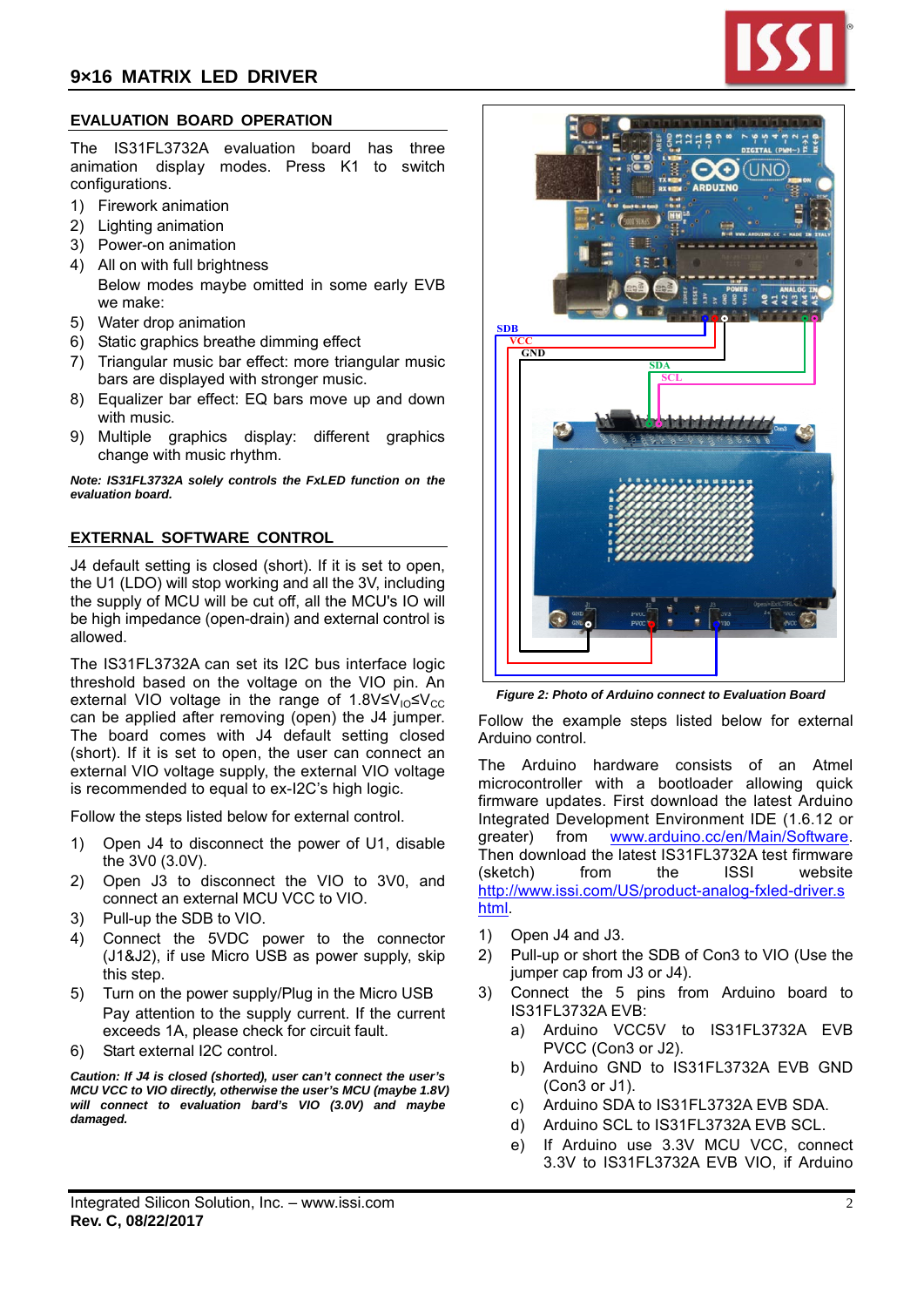

use 5.0V MCU VCC, connect 5.0V to EVB VIO.

(Arduino UNO is 3.3V, so VIO=3.3V)

- 4) Use the test code in appendix I or Download the test firmware (sketch) form ISSI website, a .txt file and copy the code to Arduino IDE and download to Arduino.
- 5) Run the Arduino code and initial mode all the EVB LED keep ramping up and down.
- 6) Default IS31FL3732A device address is 0xA0

(AD=LOW), if user want to change the device address, use the AD in Con3

- a) AD=VIO or PVCC, device address=0xA6 (7bit format is 0x53).
- b) AD=SCL, device address=0xA2 (7bit format is 0x51).
- c) AD=SDA, device address=0xA4 (7bit format is 0x52).

*Please refer to the datasheet to get more information about IS31FL3732A.*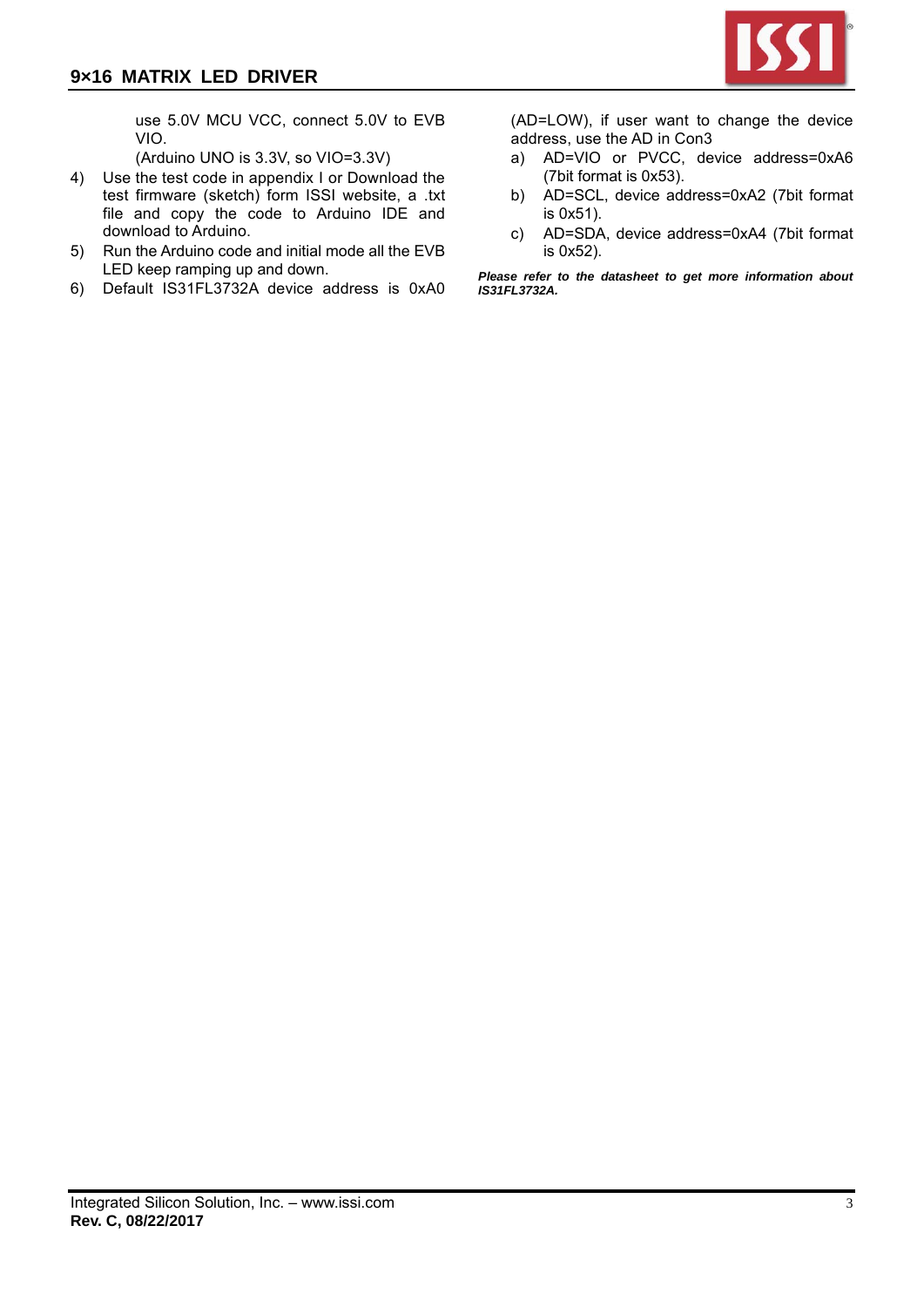



*Figure 3: IS31FL3732A Application Schematic*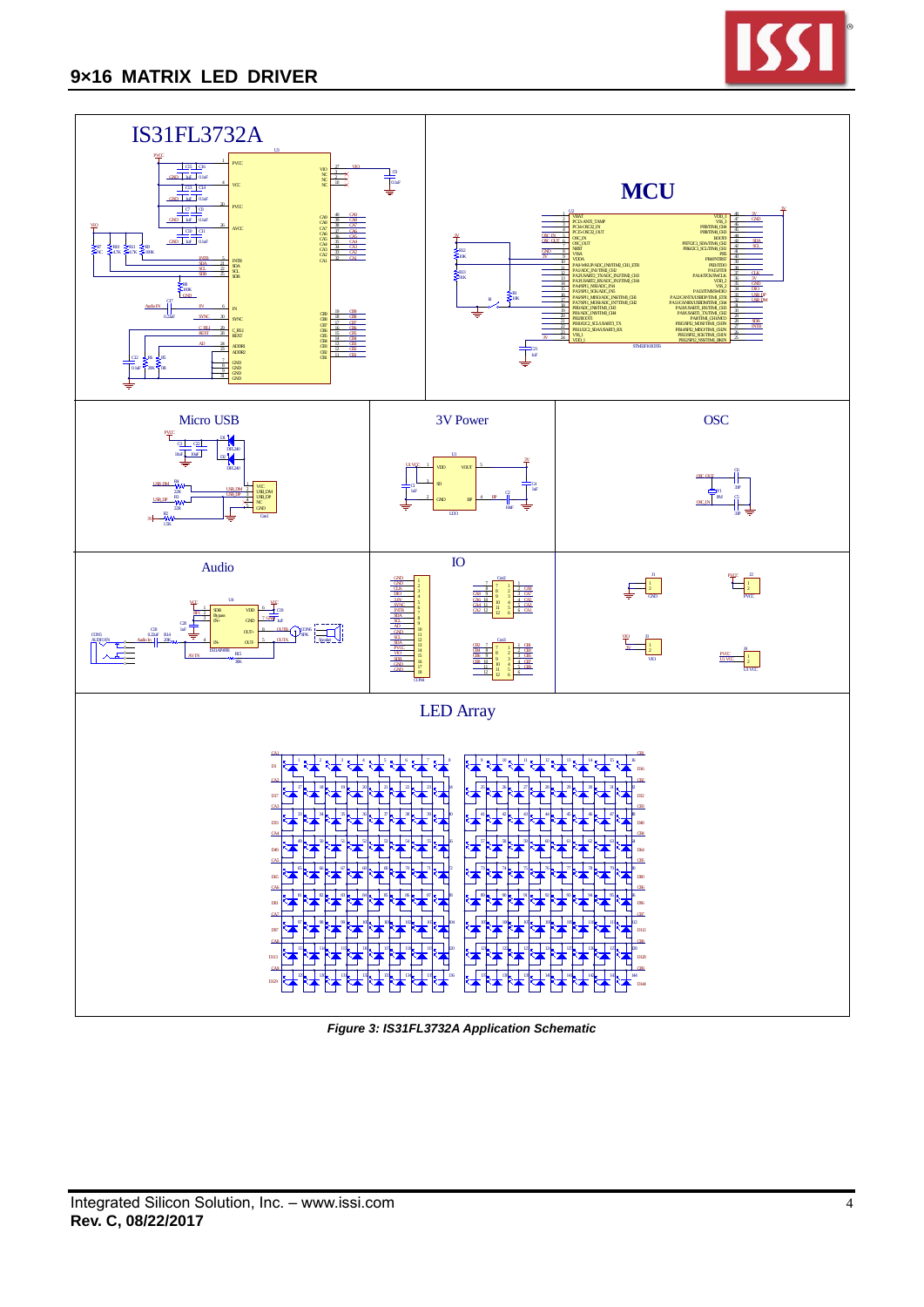

# **BILL OF MATERIALS**

| <b>Name</b>         | <b>Symbol</b>                                 | <b>Description</b>          | Qty            | <b>Supplier</b> | Part No.             |
|---------------------|-----------------------------------------------|-----------------------------|----------------|-----------------|----------------------|
| <b>LDO</b>          | U <sub>1</sub>                                | Reduced voltage             | 1              |                 | SGM2019-3V           |
| <b>MCU</b>          | U <sub>2</sub>                                | Microcontroller             | 1              | <b>STM</b>      | STM32F103C8T6        |
| <b>LED Driver</b>   | U3                                            | Matrix LED Driver           | 1              | <b>ISSI</b>     | IS31FL3732A          |
| <b>Audio Driver</b> | U <sub>4</sub>                                | Audio amplifier             | 1              | <b>ISSI</b>     | IS31AP4991           |
| Diode               | LD1~LD144                                     | Blue LED, SMD               | 144            | Everlight       | 9-217/BHC-ZL1M2RY/3T |
| Diode               | D <sub>1</sub> , D <sub>2</sub>               | Diode, SMD                  | $\overline{2}$ | <b>DIODES</b>   | DFLS240              |
| Crystal             | Y1                                            | Crystal, 8MHz               | 1              | <b>JB</b>       | <b>HC-49S</b>        |
| Resistor            | <b>R8,R9</b>                                  | RES, 100k, 1/16W, ±5%, SMD  | $\overline{2}$ | Yageo           | RC0603JR-07100KL     |
| Resistor            | R3, R4                                        | RES, 22R, 1/16W, ±5%, SMD   | $\overline{2}$ | Yageo           | RC0603JR-0722RL      |
| Resistor            | R <sub>2</sub>                                | RES, 1.5k, 1/16W, ±5%, SMD  | $\mathbf{1}$   | Yageo           | RC0603JR-071K5L      |
| Resistor            | R6,R14                                        | RES, 20k, 1/16W, ±5%, SMD   | $\overline{2}$ | Yageo           | RC0603JR-0720KL      |
| Resistor            | R <sub>15</sub>                               | RES, 39k, 1/16W, ±5%, SMD   | 1              | Yageo           | RC0603JR-0720KL      |
| Resistor            | R <sub>10</sub> ,R <sub>11</sub>              | RES, 4.7k, 1/16W, ±5%, SMD  | $\overline{2}$ | Yageo           | RC0603JR-0701KL      |
| Resistor            | R <sub>1</sub> ,R <sub>12</sub>               | RES, 10k, 1/16W, ±5%, SMD   | $\overline{2}$ | Yageo           | RC0603JR-0710KL      |
| Resistor            | R <sub>13</sub>                               | RES, 91k, 1/16W, ±5%, SMD   | 1              | Yageo           | RC0603JR-0791KL      |
| Resistor            | R <sub>5</sub>                                | RES, 0R, 1/16W, ±5%, SMD    | 1              | Yageo           | RC0603JR-0791KL      |
| Resistor            | R7                                            | <b>NC</b>                   | 1              |                 |                      |
| Capacitor           | C1, C4, C7, C10,<br>C13, C15, C19,<br>C20,C21 | CAP, 1µF, 16V, ±20%, SMD    | 9              | Yageo           | CC0603KKX7R9BB105    |
| Capacitor           | C <sub>2</sub>                                | CAP, 10pF, 16V, ±20%, SMD   | $\mathbf{1}$   | Yageo           | CC0603KKX7R9BB100    |
| Capacitor           | C3, 12                                        | CAP, 10µF, 16V, ±20%, SMD   | $\overline{2}$ | Yageo           | CC0603KKX7R9BB106    |
| Capacitor           | C5, C6                                        | CAP, 33pF, 16V, ±20%, SMD   | $\overline{2}$ | Yageo           | CC0603KKX7R9BB330    |
| Capacitor           | C17, C18                                      | CAP, 0.22µF, 16V, ±20%, SMD | $\overline{2}$ | Yageo           | CC0603KKX7R9BB330    |
| Capacitor           | C8, C9, C11,<br>C12, C14, C16                 | CAP, 0.1µF, 16V, ±20%, SMD  | 6              | Yageo           | CC0603KKX7R9BB104    |
| <b>Button</b>       | K1                                            | <b>Button SMD</b>           | 1              |                 |                      |

*Bill of Materials, refer to Figure 3 above.*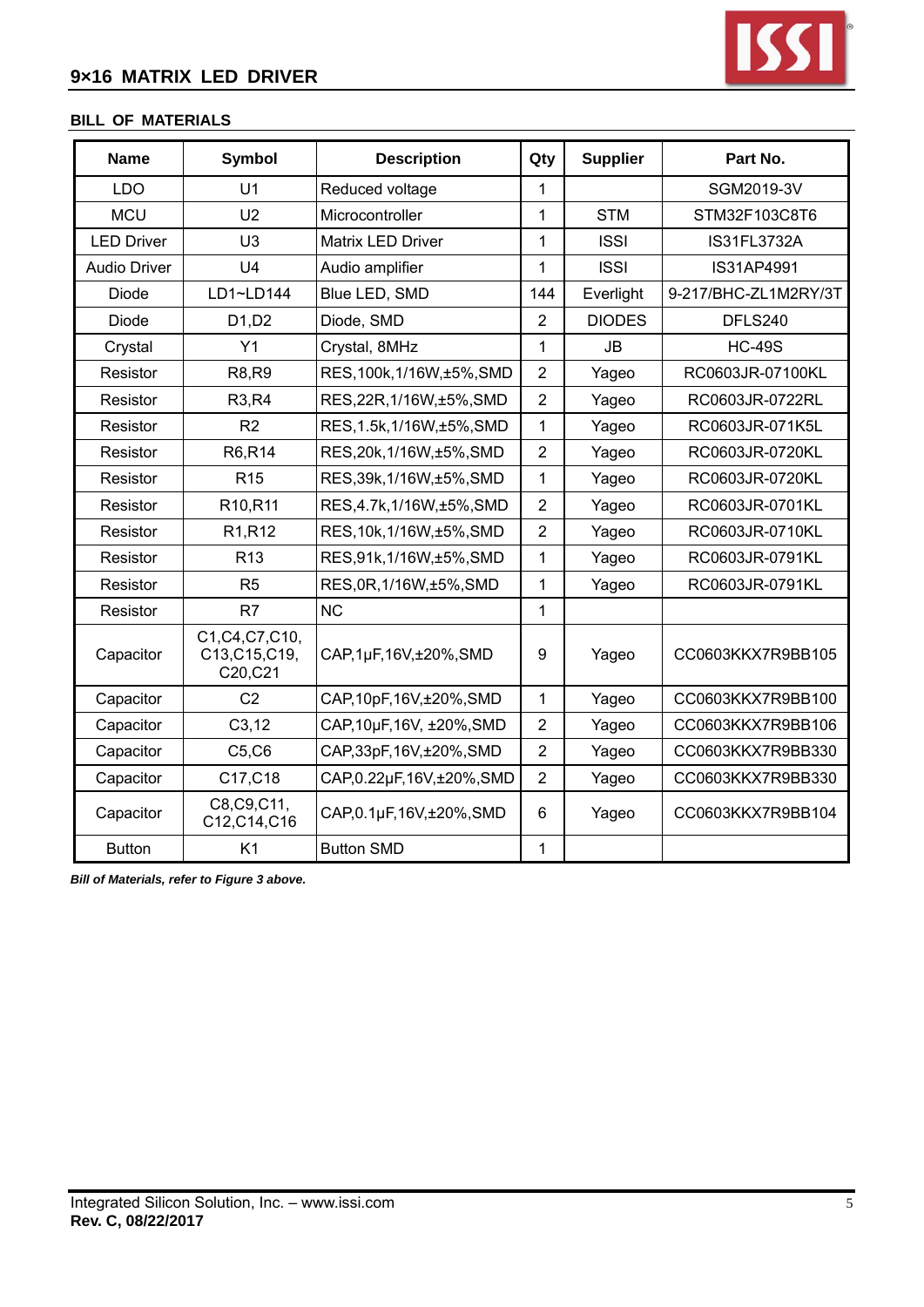



*Figure 4: Board Component Placement Guide - Top Layer* 



*Figure 5: Board PCB Layout - Top Layer*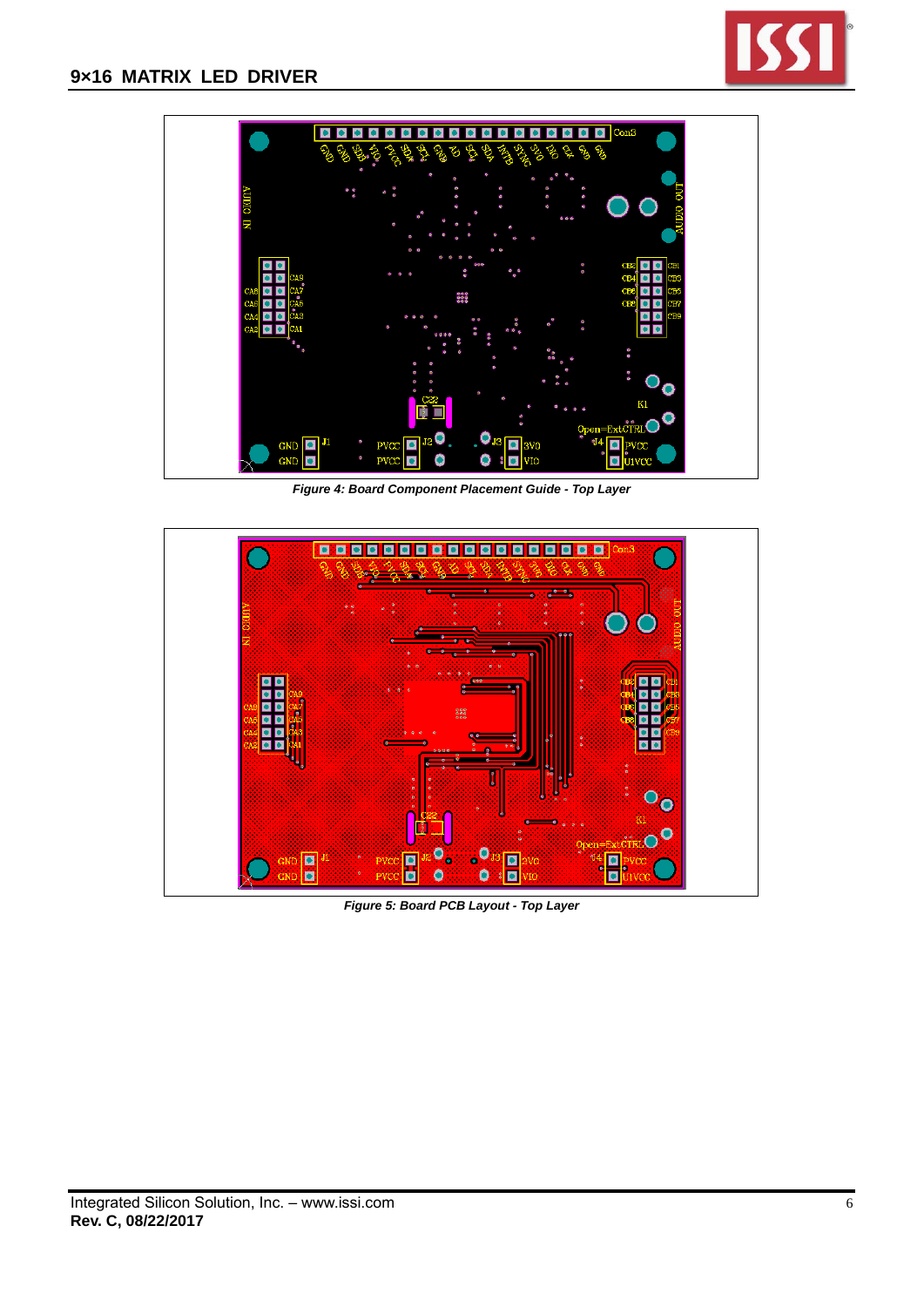



*Figure 6: Board Component Placement Guide - Bottom Layer* 



*Figure 7: Board PCB Layout - Bottom Layer*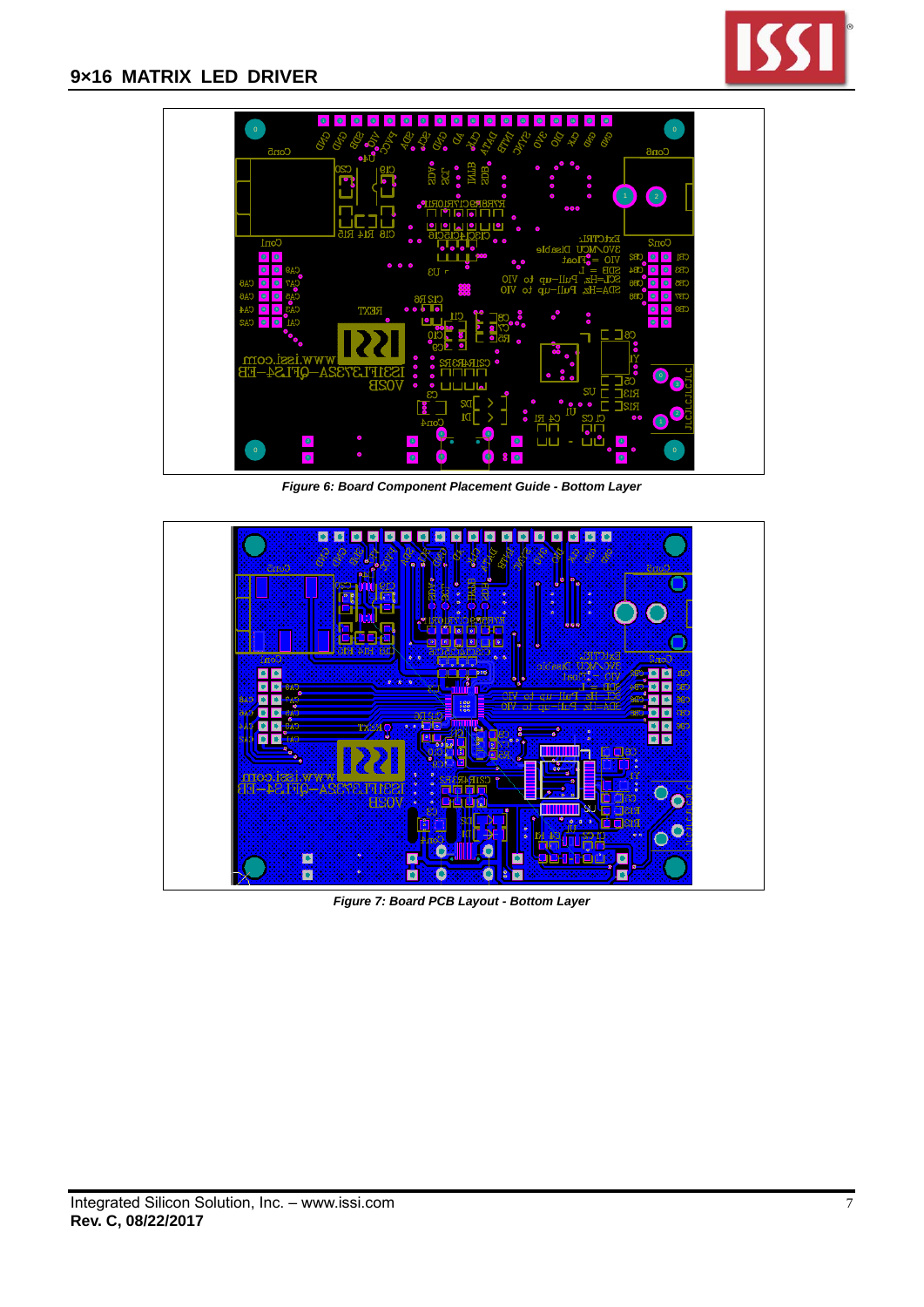



*Figure 8: LED Board Component Placement Guide - Top Layer* 



*Figure 9: LED Board PCB Layout - Top Layer*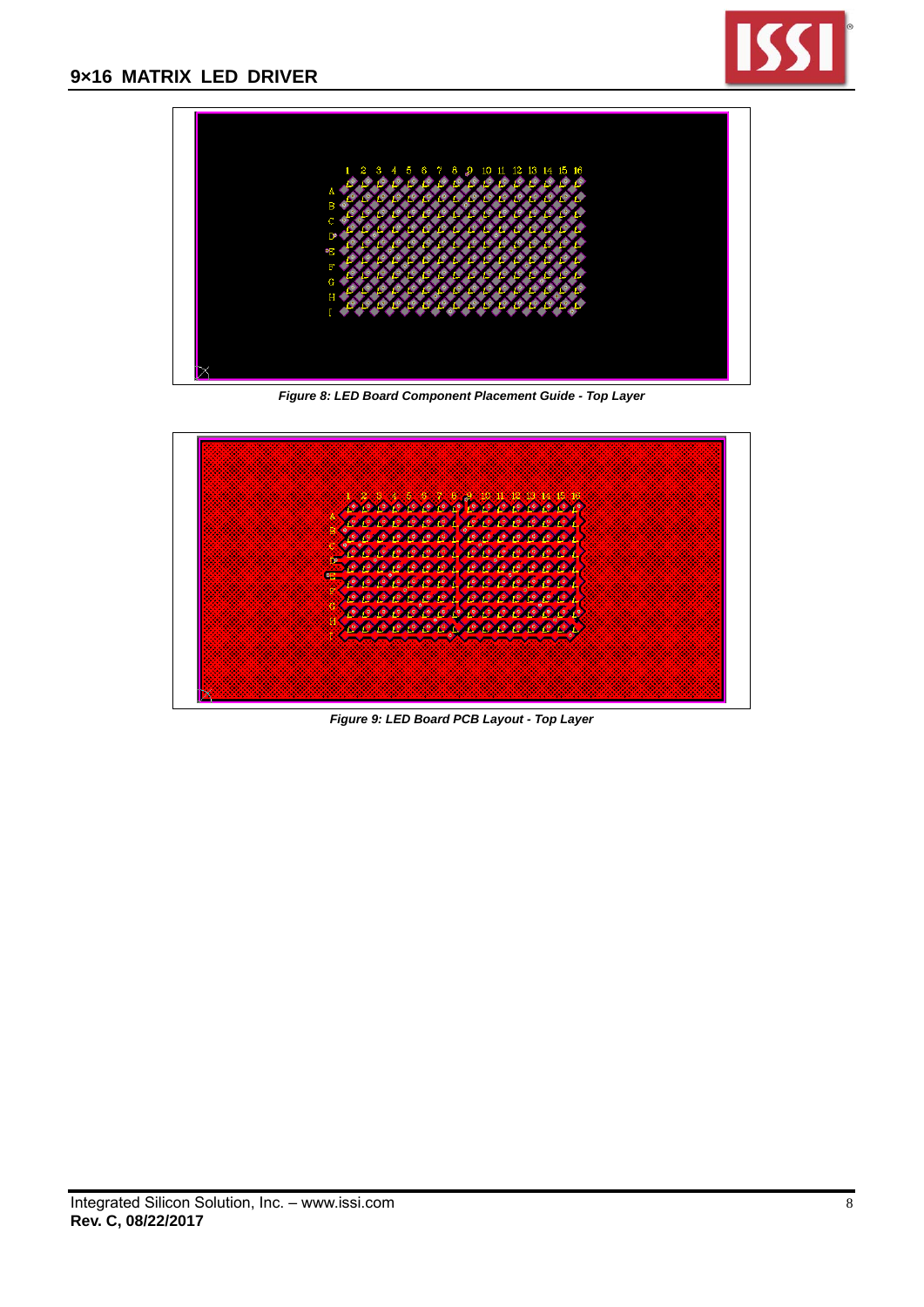



*Figure 10: LED Board Component Placement Guide - Bottom Layer* 



*Figure 11: LED Board PCB Layout - Bottom Layer*

Copyright © 2017 Integrated Silicon Solution, Inc. All rights reserved. ISSI reserves the right to make changes to this specification and its products at any time without notice. ISSI assumes no liability arising out of the application or use of any information, products or services described herein. Customers are advised to obtain the latest version of this device specification before relying on any published information and before placing orders for products. Integrated Silicon Solution, Inc. does not recommend the use of any of its products in life support applications where the failure or malfunction of the product can reasonably be expected to cause failure of the life support system or to significantly affect its safety or effectiveness. Products are not authorized for use in such applications unless Integrated Silicon Solution, Inc. receives written assurance to its satisfaction, that:

a.) the risk of injury or damage has been minimized;

b.) the user assume all such risks; and

c.) potential liability of Integrated Silicon Solution, Inc is adequately protected under the circumstances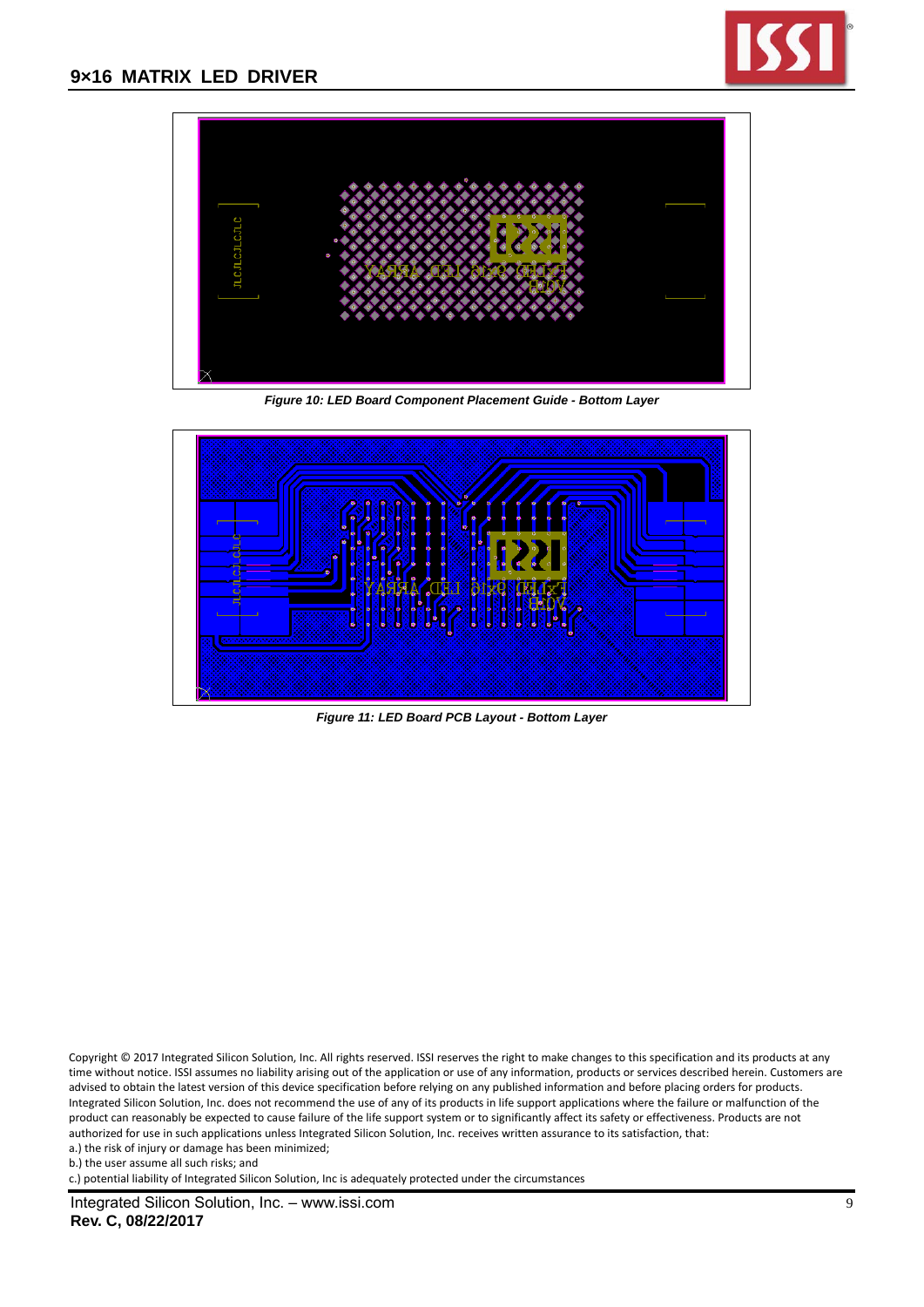

# **REVISION HISTORY**

| <b>Revision</b> | <b>Detail Information</b>                                                                                                                                                | <b>Date</b> |
|-----------------|--------------------------------------------------------------------------------------------------------------------------------------------------------------------------|-------------|
| A               | Initial release                                                                                                                                                          | 2015.04.22  |
| - B             | 1. Change the MCU to STM32F103C8T6.<br>2. Update schematic and PCB.<br>3. Update bill of materials.<br>4. Add 31FL3732A option.<br>5. Add Arduino control guide section. | 2017.06.27  |
|                 | Remove IS31FL3732 description                                                                                                                                            | 2017.08.22  |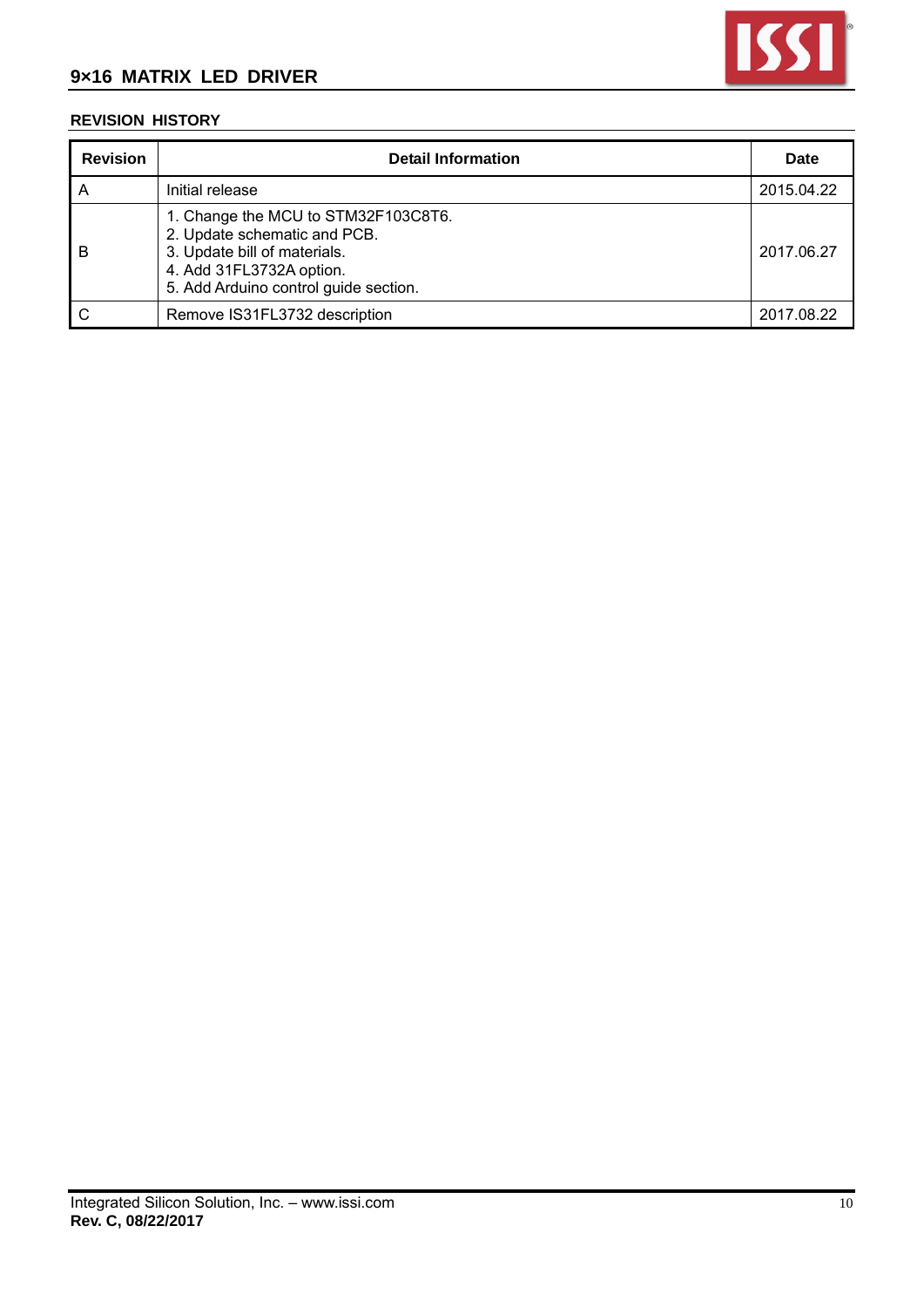

# **APPENDIX** Ⅰ**: IS31FL3732A ARDUINO TEST CODE V01A**

#### #include<Wire.h>

#### #include<avr/pgmspace.h>

#define Addr\_GND\_GND 0xA0//8 bit format, if 7 bit only, use 0x50 #define Addr\_GND\_SCL 0xA2//8 bit format, if 7 bit only, use 0x51 #define Addr\_GND\_SDA 0xA4//8 bit format, if 7 bit only, use 0x52 #define Addr\_GND\_VCC 0xA6//8 bit format, if 7 bit only, use 0x54 int i,j;

byte PWM\_Gamma64[64]=

```
{
```
 0x00,0x01,0x02,0x03,0x04,0x05,0x06,0x07, 0x08,0x09,0x0b,0x0d,0x0f,0x11,0x13,0x16, 0x1a,0x1c,0x1d,0x1f,0x22,0x25,0x28,0x2e, 0x34,0x38,0x3c,0x40,0x44,0x48,0x4b,0x4f, 0x55,0x5a,0x5f,0x64,0x69,0x6d,0x72,0x77, 0x7d,0x80,0x88,0x8d,0x94,0x9a,0xa0,0xa7, 0xac,0xb0,0xb9,0xbf,0xc6,0xcb,0xcf,0xd6, 0xe1,0xe9,0xed,0xf1,0xf6,0xfa,0xfe,0xff

};

#### byte PWM144\_DAT[144]=

```
{
```
 0x00,0x00,0x00,0x00,0x00,0x00,0x00,0x00, 0x00,0x00,0x00,0x00,0x00,0x00,0x00,0x00, 0x00,0x00,0x00,0x00,0x00,0x00,0x00,0x00, 0x00,0x00,0x00,0x00,0x00,0x00,0x00,0x00, 0x00,0x00,0x00,0x00,0x00,0x00,0x00,0x00, 0x00,0x00,0x00,0x00,0x00,0x00,0x00,0x00, 0x00,0x00,0x00,0x00,0x00,0x00,0x00,0x00, 0x00,0x00,0x00,0x00,0x00,0x00,0x00,0x00, 0x00,0x00,0x00,0x00,0x00,0x00,0x00,0x00, 0x00,0x00,0x00,0x00,0x00,0x00,0x00,0x00, 0x00,0x00,0x00,0x00,0x00,0x00,0x00,0x00, 0x00,0x00,0x00,0x00,0x00,0x00,0x00,0x00, 0x00,0x00,0x00,0x00,0x00,0x00,0x00,0x00, 0x00,0x00,0x00,0x00,0x00,0x00,0x00,0x00, 0x00,0x00,0x00,0x00,0x00,0x00,0x00,0x00, 0x00,0x00,0x00,0x00,0x00,0x00,0x00,0x00, 0x00,0x00,0x00,0x00,0x00,0x00,0x00,0x00, 0x00,0x00,0x00,0x00,0x00,0x00,0x00,0x00,

#### };

void IS\_IIC\_WriteByte(uint8\_t Dev\_Add,uint8\_t Reg\_Add,uint8\_t Reg\_Dat)

```
{
```
 Wire.beginTransmission(Dev\_Add/2); // transmit to device IS31FL373x Wire.write(Reg\_Add); // sends regaddress Wire.write(Reg\_Dat); // sends regaddress Wire.endTransmission(); // stop transmitting

}

void IS\_IIC\_WriteBuf(byte Dev\_Add,byte Reg\_Add,byte \*Reg\_DatPoint,int n)

{

int  $k=1$ :

Wire.beginTransmission(Dev\_Add/2); // transmit to device IS31FL373x

Wire.write(Reg\_Add); // sends regaddress

 $for(k=1;k<=n;k++)$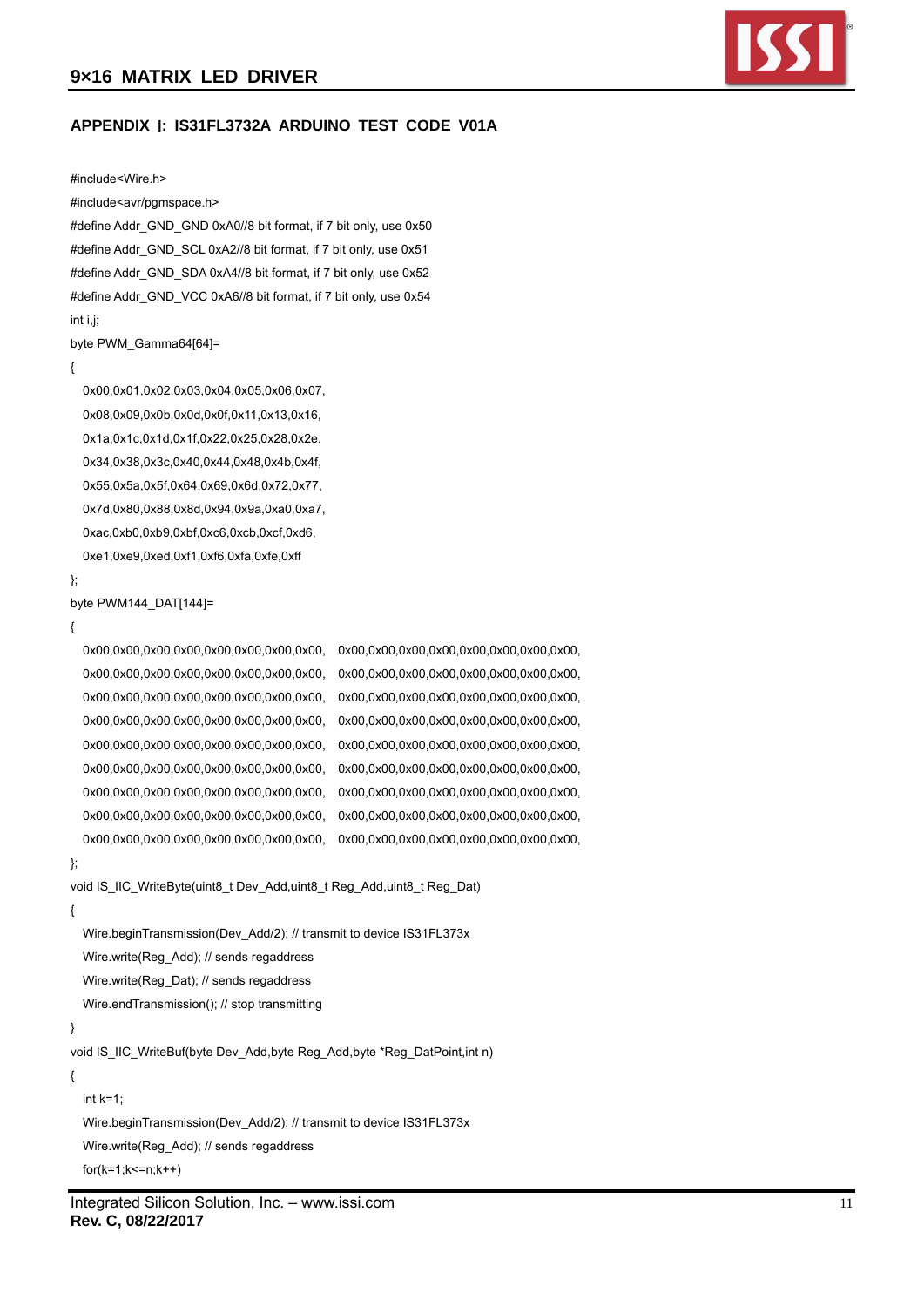

```
Integrated Silicon Solution, Inc. – www.issi.com 12 
   { 
     Wire.write(*Reg_DatPoint); // sends regaddress 
    Reg_DatPoint++:
   } 
   Wire.endTransmission(); // stop transmitting 
} 
void Init_FL3732A(void) 
{ 
   IS_IIC_WriteByte(Addr_GND_GND,0xFD,0x0B);//write function register 
   IS_IIC_WriteByte(Addr_GND_GND,0x0A,0x00);//enter software shutdown mode 
   IS_IIC_WriteByte(Addr_GND_GND,0xFD,0x00);//write first frame 
   for(i=0;i<0x12;i++){IS_IIC_WriteByte(Addr_GND_GND,i,0xff);}//turn on all LED//Need to turn off the position where LED is not mounted 
  for(i=0x24;i<0xB4;i++){IS_IIC_WriteByte(Addr_GND_GND,i,0x10);}//write all PWM set 0x00//init all the PWM data to 0
   IS_IIC_WriteByte(Addr_GND_GND,0xFD,0x0B);//write function register 
   IS_IIC_WriteByte(Addr_GND_GND,0x00,0x00);//picture mode 
   IS_IIC_WriteByte(Addr_GND_GND,0x01,0x00);//select first frame 
   IS_IIC_WriteByte(Addr_GND_GND,0x04,0xff);//global current=255 
   IS_IIC_WriteByte(Addr_GND_GND,0x06,0x00);//shutdown audio mode 
   IS_IIC_WriteByte(Addr_GND_GND,0x0A,0x01);//normal operation 
} 
void IS31FL3732A_Test_mode1(void)//
{ 
   byte s=0; 
   IS_IIC_WriteByte(Addr_GND_GND,0xFD,0x00);//write first frame 
   for (j=0;j<64;j++)//all LED ramping up 
   { 
     for(s=0;s<144;s++)PWM144_DAT[s]=PWM_Gamma64[j]; 
     for(s=0;s<144;s=s+16)IS_IIC_WriteBuf(Addr_GND_GND,0x24+s,PWM144_DAT+s,16); 
     //for(i=0;i<144;i++){IS_IIC_WriteByte(Addr_GND_GND,0x24+i,PWM_Gamma64[j]);}//set all PWM 
     delay(10);//10ms 
   } 
   delay(1000); //keep on 1s 
   for (j=63;j>=0;j--)//all LED ramping down 
   { 
     for(s=0;s<144;s++)PWM144_DAT[s]=PWM_Gamma64[j]; 
    for(s=0;s<144;s=s+16)IS_IIC_WriteBuf(Addr_GND_GND,0x24+s,PWM144_DAT+s,16);
     //for(i=0;i<144;i++){IS_IIC_WriteByte(Addr_GND_GND,0x24+i,PWM_Gamma64[j]);}//set all PWM 
     delay(1);//10ms 
   } 
   delay(1000); //keep off 1s 
} 
void setup() 
{ 
   Wire.begin(); 
   Wire.setClock(400000);//I2C 400kHz
```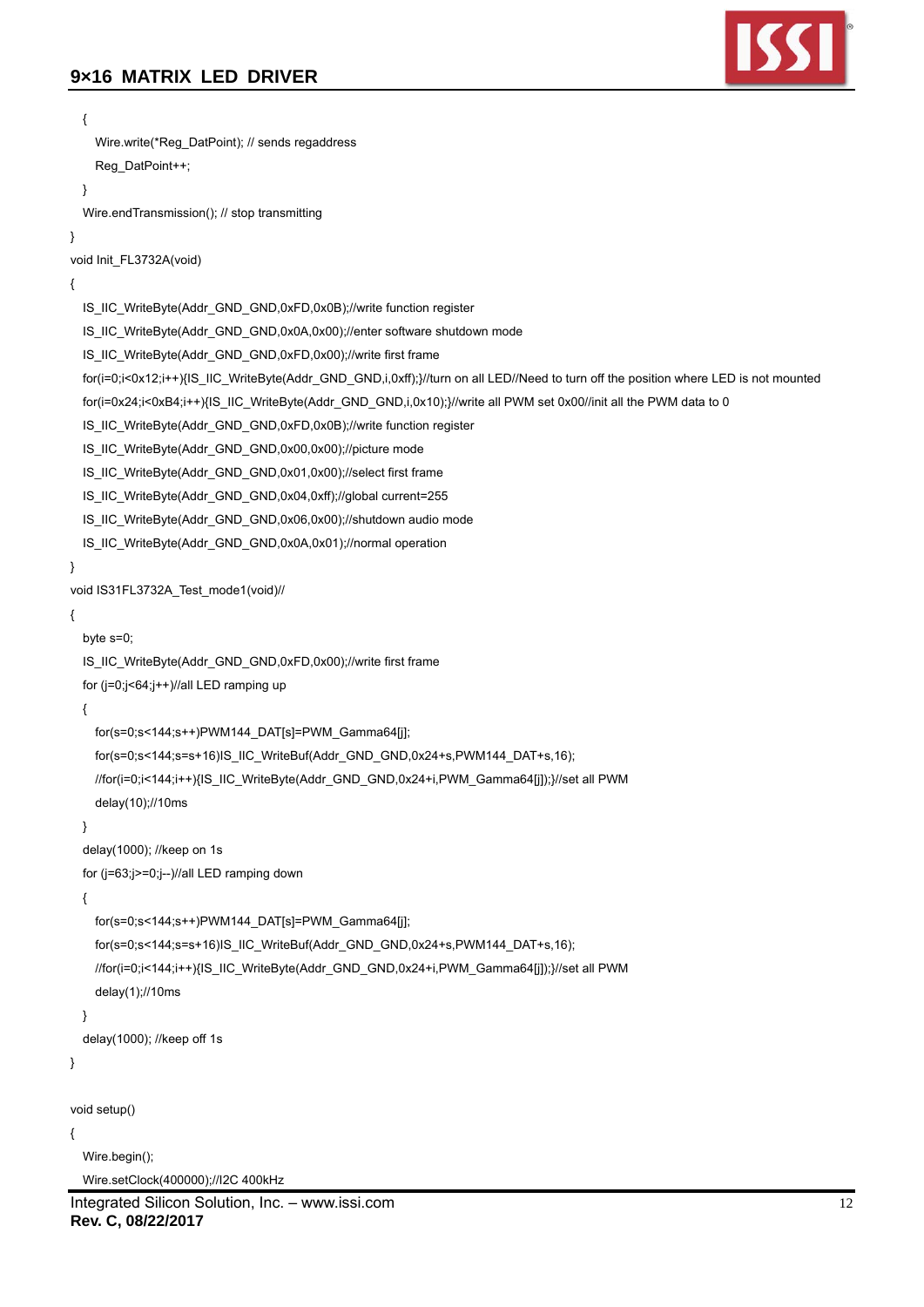

 //in Genuino Micro, if >800 the IIC waveform will be not normal Init\_FL3732A();

}

```
void loop()
```
{

Wire.begin();

Serial.begin(9600);

Serial.println("Test code of FL3732&FL3732A");

IS31FL3732A\_Test\_mode1();//breath mode

}